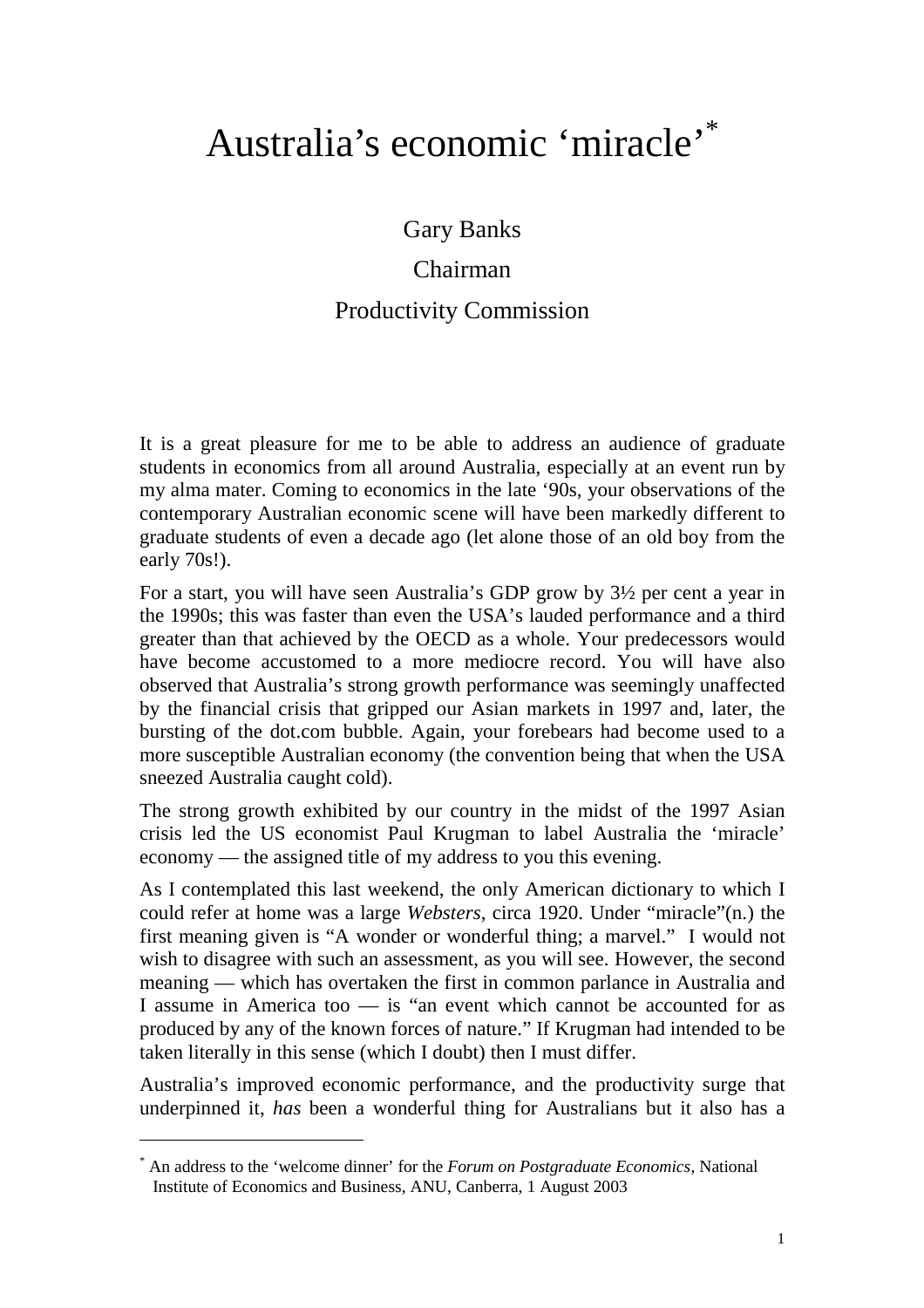rational explanation. Indeed, as graduate students contemplating a career in economics, and perhaps in economic policy, I hope you will be reassured by my central message this evening — that the main cause of our improved economic performance over the past decade has been (rational) economic reform. I will also try to convince you, however, that both the need and scope for economic reform in Australia have not disappeared, and indeed remain important to our future prospects. In other words, you have chosen your career wisely.

But first, let me attempt briefly to put our recent economic experience in historical perspective. In doing so, I am going to focus largely on the productivity dimension. There is of course more to the economic and social wellbeing of a nation than output growth, but in my defence I shall call on Krugman again, who has boldly observed:

"Productivity isn't everything, but in the long run it is *almost* everything."

Indeed, productivity is the mainspring of material living standards. It is a necessary condition, even if not a sufficient one, for a more prosperous society, which I take as the principal object of an economist's training.

#### **From growth laggard to leader**

Australia's productivity growth in the second half of the  $20<sup>th</sup>$  century can be segmented into three phases: relatively fast growth in the 1950s through to the mid-1970s; a slowdown through to the early 1990s; and, since then, a strong resurgence that has continued more or less unabated.

To interpret these trends, we need to view them in an international setting. During the worldwide productivity boom of the post-war period, Australia's productivity performance — though stronger than in earlier periods — was poor by the standards of other similarly-developed nations. In contrast, during the 1990s, when the world productivity record was patchy, Australia's performance stood out. In other words, Australia's earlier productivity boom was not remarkable by international standards, but its resurgence of the 1990s certainly was.

The early post-war decades (the 1950s and 60s) are generally referred to as a 'golden age' for growth internationally — reflecting pent-up demand, reduced constraints on supply and freer international movements of capital, people and technology. In 1950, at the dawn of that era, the USA was the world productivity leader, while Australia ranked fifth, its GDP per hour worked being around 80 per cent of the US level. As the years unfolded, the USA's performance dropped off somewhat (as might be expected of the productivity leader) while Europe's and Japan's growth accelerated in a process of productivity catch-up. Australia, meanwhile, did not even keep pace with the United States and, by 1973, its ranking had slipped to twelfth.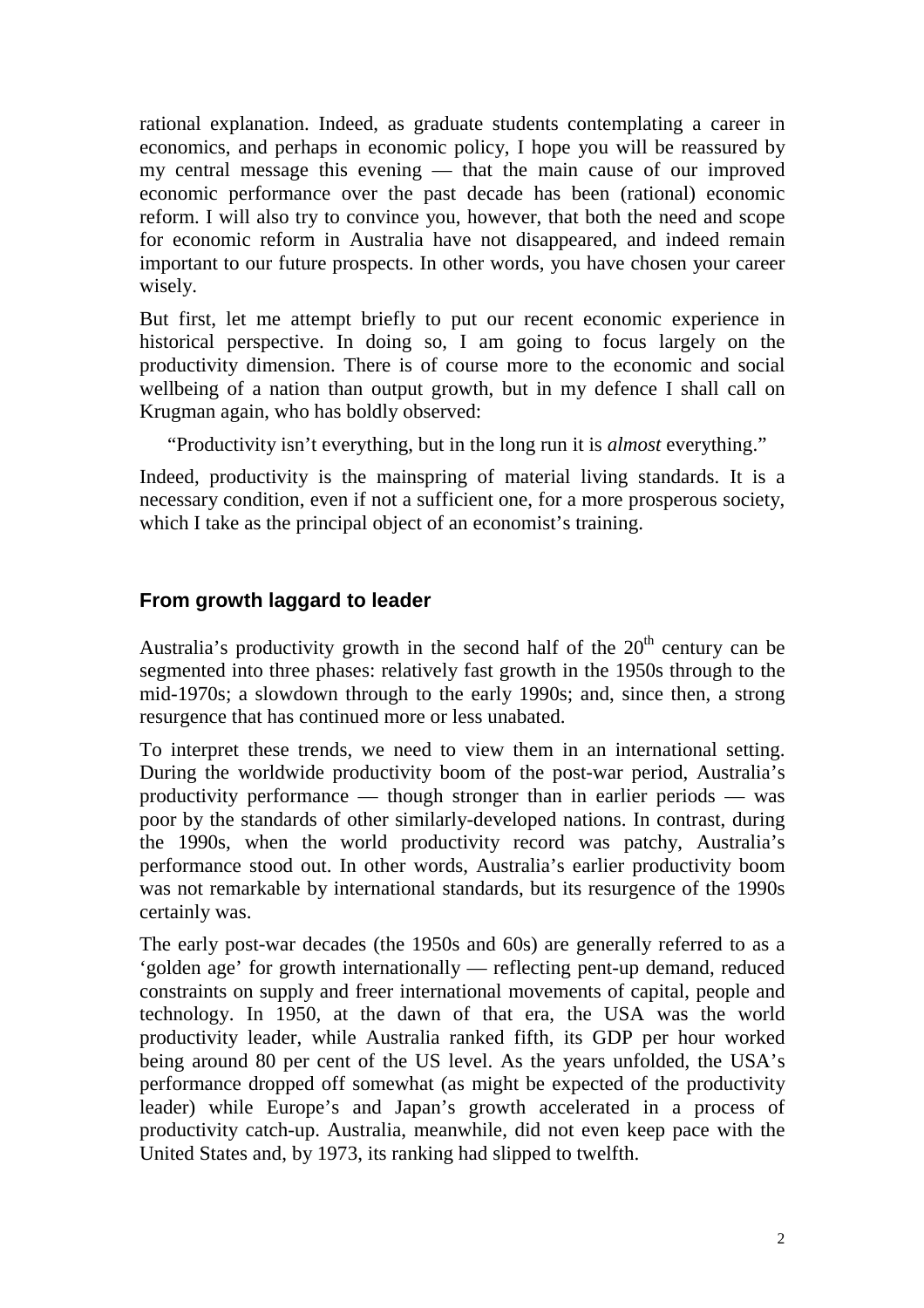During the subsequent global productivity slowdown, Australia continued to perform poorly even in relative terms and, by 1990, our ranking in per capita GDP and GDP per hour had slumped to  $16<sup>th</sup>$ . (It was in those years that Australians became conscious that they were being overtaken in the income stakes by countries in Asia that many still thought of as 'developing'. I seem to recall Singapore's Lee Kuan Yew rubbing this point in at the time.)

#### *The 1990s turnaround*

All that turned around in the 1990s. Productivity growth stepped up again in the USA, while remaining sluggish in most other OECD economies and in Asia. However in this period, as noted, Australia's productivity growth *surged*, outperforming even that of the USA.

Australia's strong (labour) productivity performance in conjunction with better, if not ideal, employment outcomes — higher employment and lower unemployment, accompanied by a stable participation rate — translated into strong growth in average incomes. GDP per person (measured in US purchasing power parity dollars) has grown by 2.5 per cent a year since 1990, compared with 1.7 per cent in the 1980s, and an OECD average in the 1990s of 1.7 per cent.

The result has been that Australia's international ranking in per capita GDP has rebounded from its low point of  $16<sup>th</sup>$  in 1990 to eighth in 2002.

More importantly, that one percentage point boost in our growth rate has translated into a substantial improvement in the average income of Australians. If we had not had the additional productivity growth in the 1990s, Australian households would have been around \$7000 worse off on average by now.

Rises in the average level of GDP per capita are one thing; how the income gains are distributed across the community are another, and arguably just as important for a society's progress.

- At the aggregate level, labour and capital have shared evenly in the income growth. Moreover, productivity gains were not simply appropriated by enterprises in higher wages and profits. The evidence is that the productivity gains in the best performing industries were predominantly passed on in the form of lower relative prices.
- At the personal and household levels, disparities in market incomes continued to widen in the 1990s. But this was largely offset by redistributions through the tax and transfer system. The distribution of disposable income remained stable or showed a modest increase in disparities — depending on whose figures you use — and the distribution of consumption remained constant. (But, as Melbourne Institute research reveals, these outcomes mask disturbing trends in poverty among jobless households with children, a point to which I return.)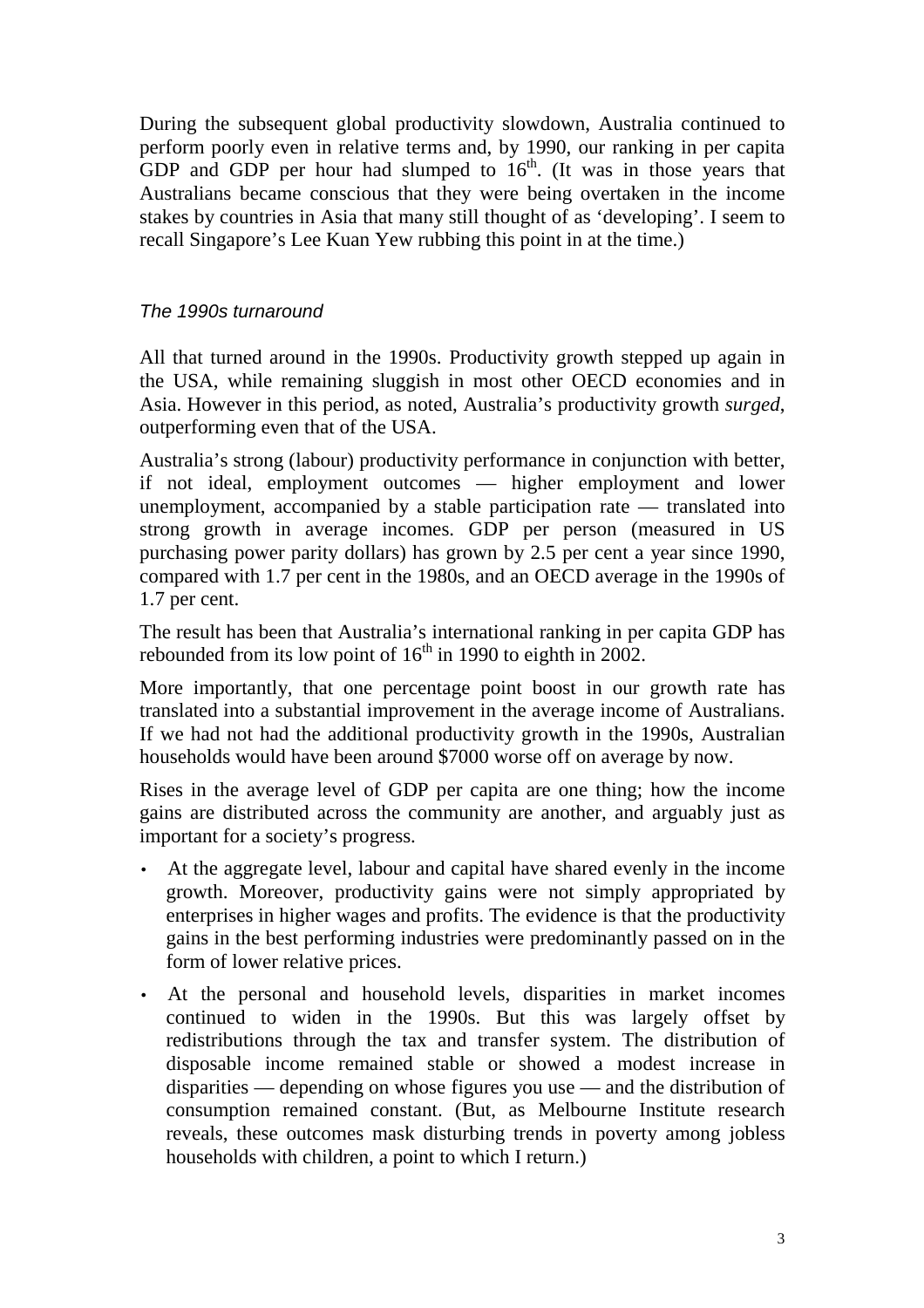Other considerations, apart from income and its distribution, also matter, such as social and environmental outcomes. Some commentators have recently returned to what at one time was called the 'growthmanship' debate, rightly questioning whether additional growth brings us commensurate increases in quality of life or happiness ('utility' in the jargon). That raises matters beyond the scope of this talk. I might just observe that at least we are in the relatively comfortable position of being able to debate such an issue. This is not the situation in many poorer countries. Moreover, those countries often have the greatest environmental degradation and social upheaval — and can afford to give very little attention to safety-nets for their citizens.

#### **What caused the 'miracle'?**

If we take as a first approximation, therefore, Krugman's maxim that productivity "in the long run is almost everything", it is important that we understand and learn from Australia's productivity turnaround. At this point I should perhaps make clear that while I have hitherto been talking mainly in terms of *labour* productivity, its rise has been almost wholly accounted for by increased '*multifactor* productivity'. Both grew at record rates in the 1990s, but it was the acceleration of MFP growth (from 0.7 per cent to 1.8 per cent annually over the last two productivity cycles) that generated nearly all the action. This is significant, because, multifactor productivity is the more telling indicator of how effectively a nation's human *and* capital resources are being used.

#### *Not the usual suspects*

Australians have an ingrained sense of (healthy) scepticism, and the economics profession is *trained* to be sceptical. The first reaction by some to a surge in the productivity growth numbers was that the statistics were probably in error or that they were being reported in a misleading way. Successive ABS revisions and methodological improvements have not changed (indeed have strengthened) the underlying story, however, and more detailed examination of individual industry performance has generally confirmed it.

With the aggregate productivity growth numbers beginning to look unassailable, some have sought to find explanations other than policy reform. However, most of those don't stand up to scrutiny as credible *principal* causes of the turnaround. I can say that with some confidence, because of the work of my colleague Dean Parham and other researchers at the Productivity Commission. It would be nice to cite other sources too, but with one or two notable examples, I have been surprised at how little academic attention has been given to this vital practical topic for economic inquiry. (For any of you who only give credence to what you read in professional journals, I commend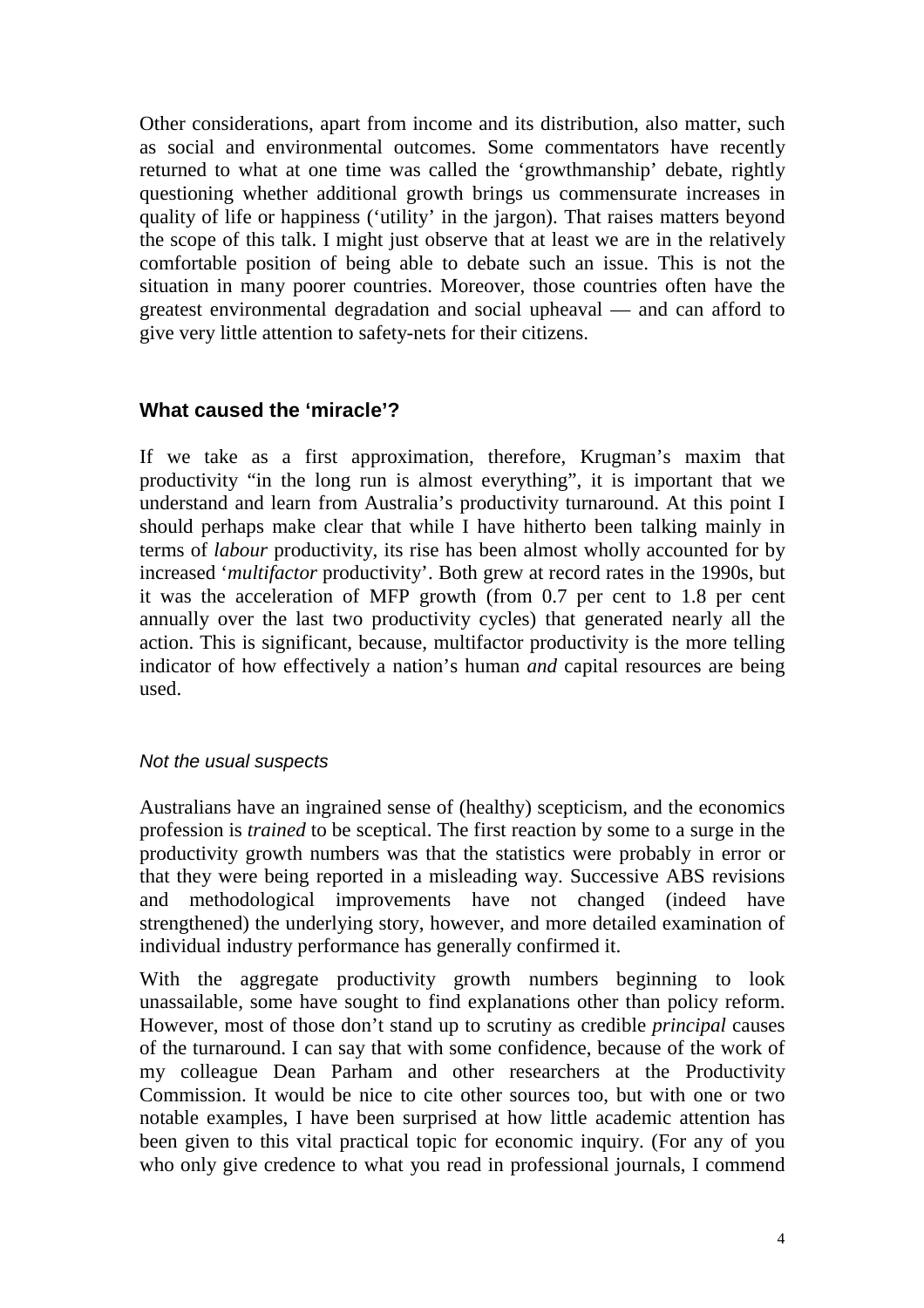to you Dean's forthcoming review article in *The Economic Record*. Otherwise, simply go to the Commission's various publications, all available on our website.)

Given all this work, I can afford to be brief:

- First, as already noted, unlike the experience of the 1950s and 60s, Australia could not be said to have been carried along by any international productivity boom in the 1990s.
- Second, the surge in productivity cannot be dismissed as the normal result of recovery from the early 1990s recession. The improved performance has been both longer and stronger than in previous recoveries. Besides, the relevant ABS measures abstract from cyclical influences.
- Third, higher skill levels in the workforce could have pushed up productivity. But there appears to have been no significant acceleration in workforce skills in the 1990s. In fact, the evidence shows a faster increase in skills in the 1980s.
- Fourth, there have been claims that the productivity surge has been produced on the backs of workers through increased 'work intensity': increased hours of and pace of work. Again, some compelling counter arguments have been made (for example, that productivity measures already take into account additional labour input). But let me just focus on the key prediction that higher work intensity by the mid-1990s would mean that the measured improvement in productivity could not be sustained. Well, the level of productivity has not slipped back. In fact, we have had 7 or 8 years of almost continuous *further* improvements in productivity since then.

(As an aside, I should clarify that the 'work intensity' issues raised in this context relate to whether productivity estimates are mismeasured or unsustainable. They should not be confused with other live issues in community debate about job security and the ability for people to make appropriate work/life choices. All I might say on those important issues is that increased productivity — through working 'smarter' — is the friend, not the enemy, of the work/life tradeoff.)

• Finally, it cannot be said that Australia has been favoured by any special technological leap forward. Indeed, on a number of indicators such as business R&D spending, Australia is below the OECD average. Other countries, including the USA, derived some benefit from rapid advances in the *production* of information and communications technologies (ICTs) in the 1990s. Australia produces little in the way of ICTs and so we have not accessed that source of productivity gain. But what about productivity gains from *use* of ICTs? This seems relevant given that Australia moved toward the top of the ladder on the uptake of ICTs in the 1990s (second or third in the OECD on major indicators). Our research suggests that *use* of ICTs did indeed contribute to Australia's productivity pick up, but not by much at the aggregate level — around 2 tenths of a percentage point. And even then we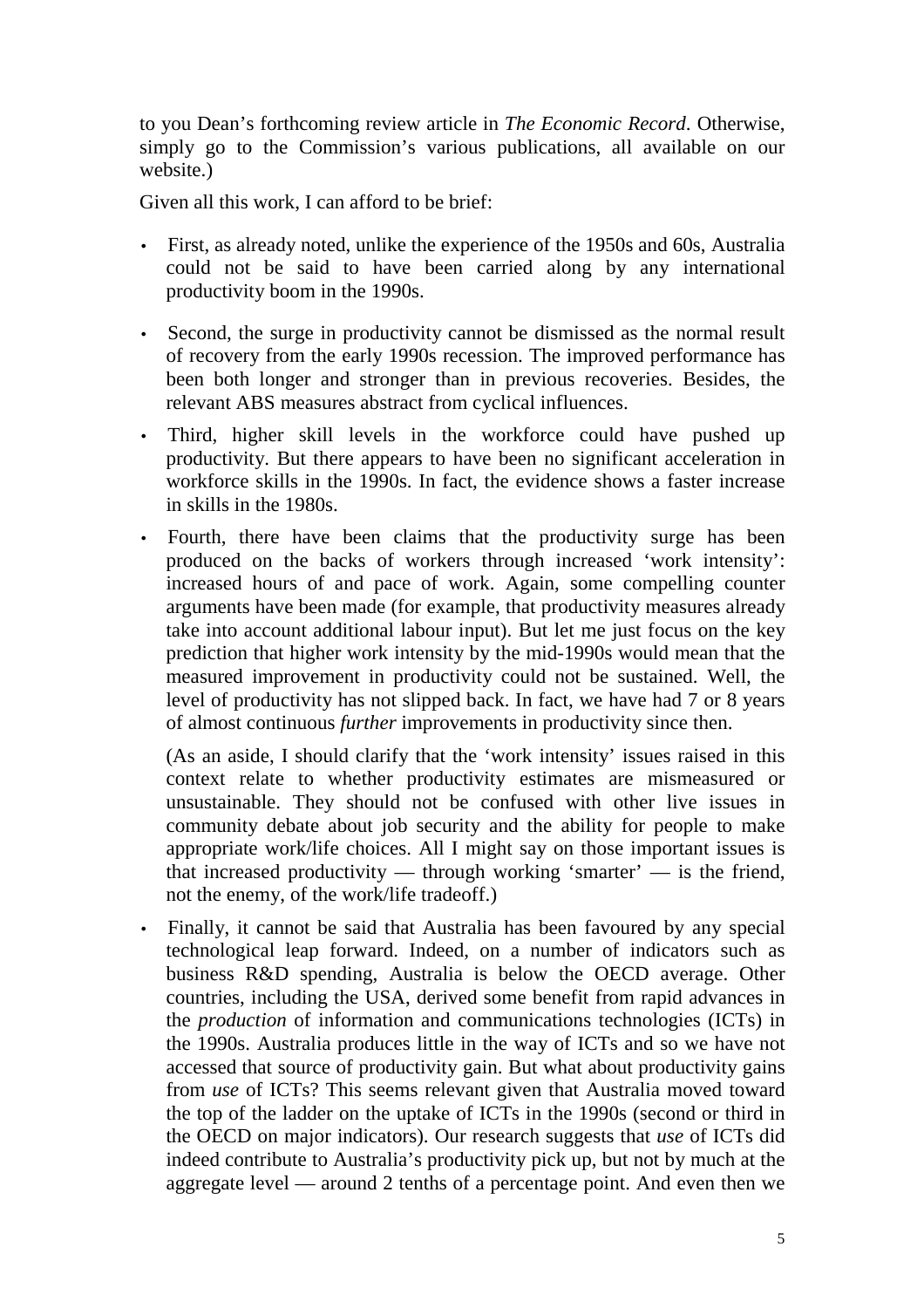are left to ask, 'Why was it that Australia moved from being slow on the technology uptake in earlier decades to a frontrunner in the 1990s?'

#### *Microeconomic reform has made the difference*

The answer is in large part the same as the answer to a wider question: what were the 'home grown' factors that saw us part company with international trends — factors that had held us back in earlier decades?

Adam Smith observed (I think) that 'there is much ruin in a nation', meaning that an economy is potentially quite resilient to shocks and mismanagement. However Australian government policy throughout much of the  $20<sup>th</sup>$  century had almost systematically, if unwittingly, undermined the economy's productive potential, by distorting price signals and protecting producers from competition. It is not surprising that those policies took their toll. Equally, it should not be surprising that their reversal has yielded the benefits that economic theory would anticipate.

As you know, the reforms really began with the lowering of barriers to foreign competition in goods and financial markets in the 1980s. As tariff reform and takeover pressure began to bite, managers began to devote more attention to improving the performance of their business. They needed to reduce their costs and improve their flexibility to respond to mounting competitive pressures. Two major impediments to those objectives were the high costs of energy, transport and other services provided by inefficient public utility monopolies (engaged in cross subsidising households), and a centralised system for 'fixing' wages and conditions, irrespective of the diverse circumstances of individual enterprises.

Reforms in these areas followed. A presumption of competition being in the public interest found ultimate expression in the National Competition Policy the systematic program agreed to by all Australian governments in 1995 to extend competition throughout the economy.

I should not give the impression that any of this was easily or quickly achieved. Reforming anti-competitive policy is generally a lot harder than implementing it. For one thing, producer interests (including employees) become rather attached to it and they fight hard to retain what they perceive as their entitlements. The story of economic liberalisation in Australia thus has as much to do with politics and institutions as with economics. That said, the economics profession in Australia has played an important role both in identifying necessary reforms and demonstrating the likely payoffs, and in selling reform to governments and the wider community.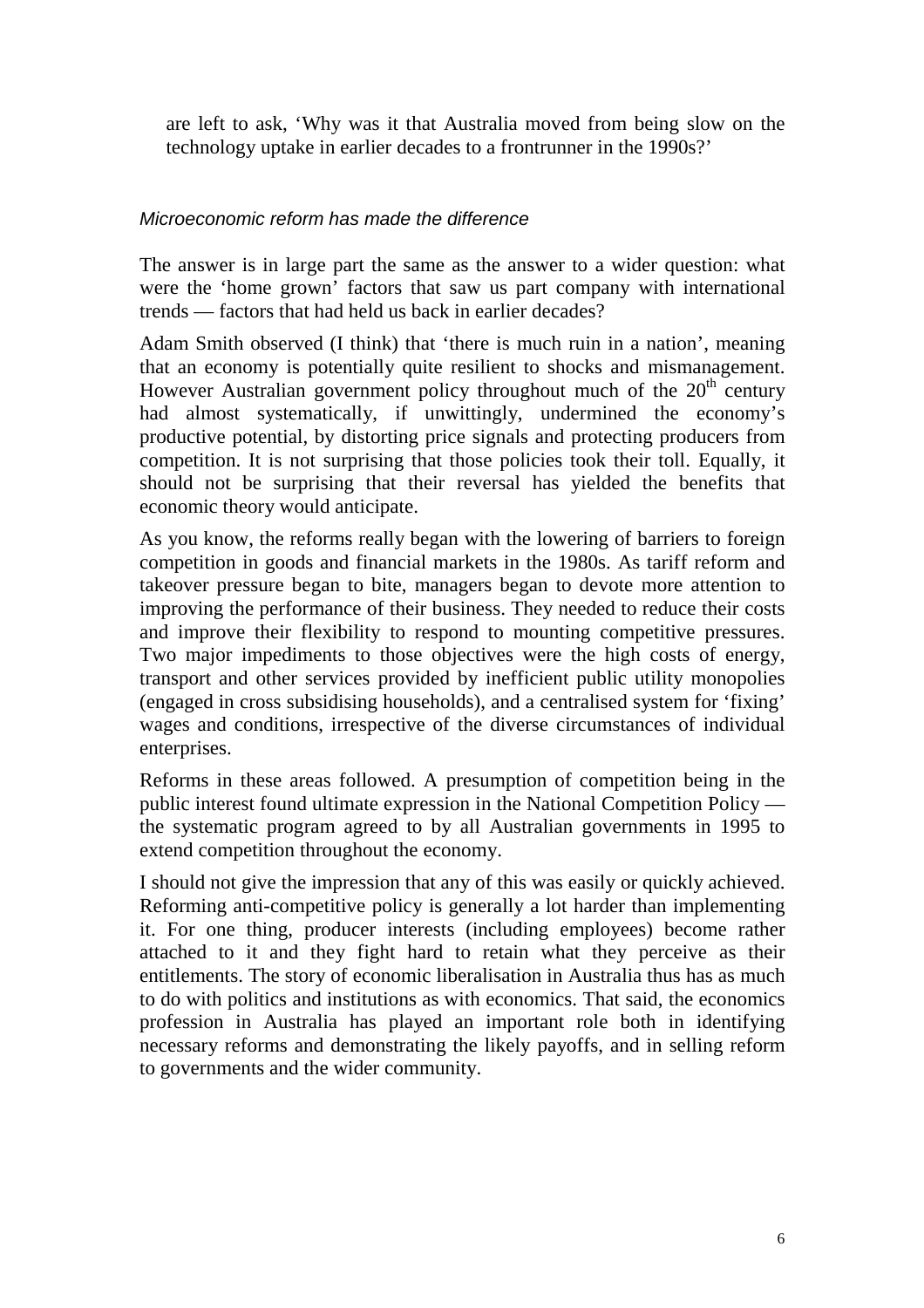## **Evidence of reform's effects**

The liberalisation of the Australian economy has coincided with important structural and behavioural changes which are consistent with the observed stepup in productivity performance. These include:

- a sharp increase in trade intensity, with the ratio of exports and imports to GDP rising from 27 to 44 per cent since the mid-1980s;
- the decline of high cost manufacturing activities and the rise of ETMs (for example, while TCF production has fallen in real terms by about 40 per cent since 1985, manufacturing production as a whole has risen by 40 per cent);
- the growth in enterprise agreements, involving substantial variations in previously prescribed employment conditions and work practices; and
- a rise in BERD and other indicators of innovation (in production, distribution and marketing) including, as noted previously, increased uptake of ICT.

If we trace the productivity performance of individual industries over time, we can also observe some strong linkages with earlier microeconomic reforms. These are most apparent for those industries previously dominated by public sector monopolies, following wide-ranging reforms. For example, MFP growth in electricity, gas and water jumped by 60 per cent in the 1980s, while in the 1990s MFP growth rates in transport/storage and communications doubled.

The performance of the 'traditional' sectoral contributors to aggregate productivity growth was mixed, with agriculture surging in the 1990s, whereas mining had its burst in the second half of the 1980s and slowed thereafter, and manufacturing slumped in the mid-90s when the market aggregate was rising most strongly.

Given the focus of trade liberalisation and other reforms on manufacturing, one might have expected to see its productivity growth do better. There are a few points to note. One is that there has been much stronger *labour* productivity growth in manufacturing in the 1990s, reflecting (hi-tech) capital deepening. Second, the MFP performance generally appears to have been much greater in particular industries (whitegoods in the 80s, automotive from the late 90s) where trade pressure increased most. Third, we are now also seeing aggregate MFP growth rates for manufacturing accelerate; in 2000-01 and 2001-02 they recorded their highest rates for 17 years.

However, the stand-out contributors to the productivity surge of the 1990s were the wholesale trade and finance and insurance industries. At first blush this might not seem in tune with a microeconomic reform theme. We wondered about it ourselves. What we found from more detailed follow-up research was that both industries achieved a significant uplift in productivity primarily through the innovative use of ICT. For example, developments like scanning and bar coding and IT-based inventory systems helped transform wholesaling from a storage-based activity to fast flow-through logistics systems. But it was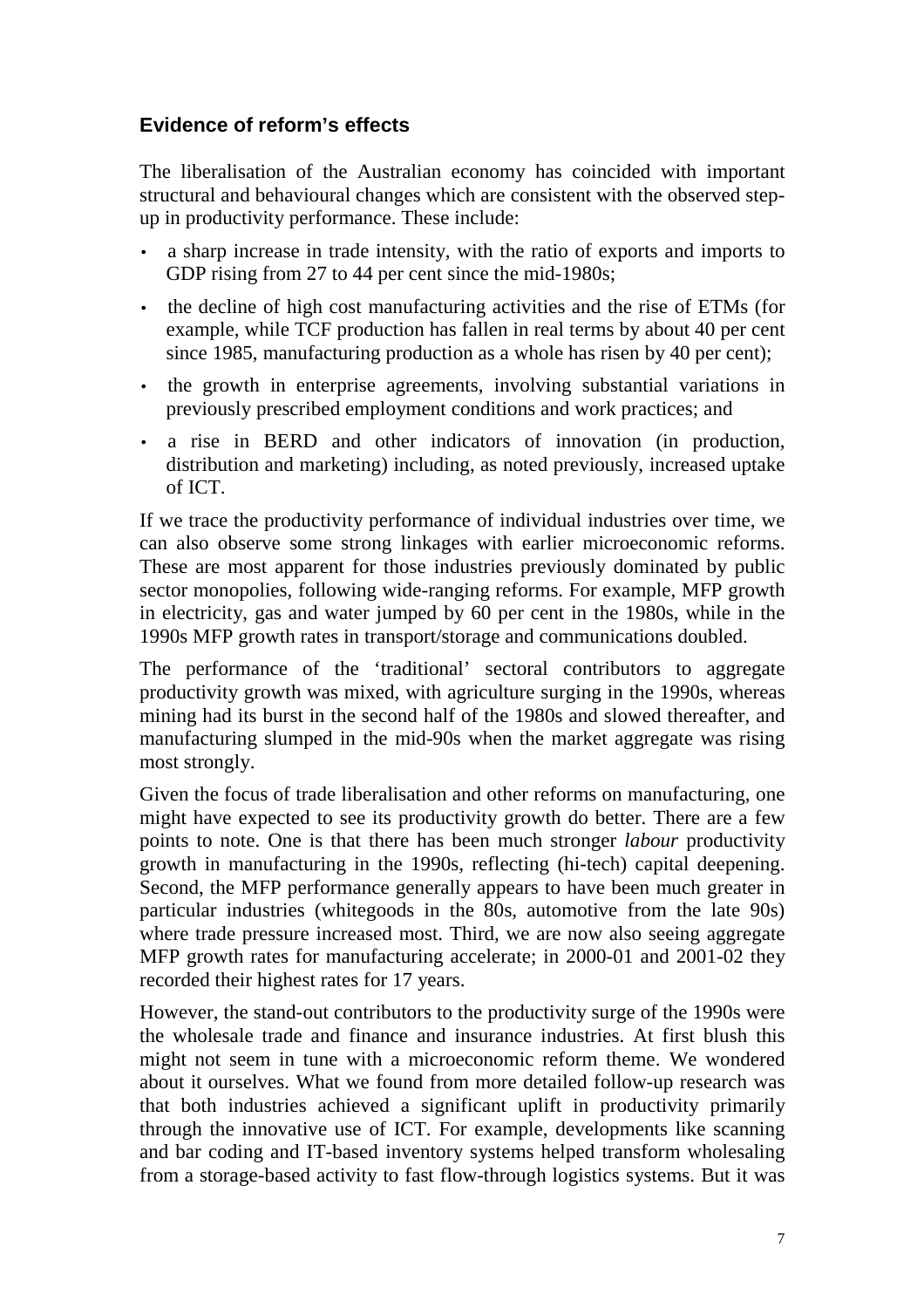the *reorganisation* of the businesses that generated the productivity gains from reduced warehousing and handling — rather than the mere acquisition of ICT. These organisational changes were, on the one hand, prompted by competitive pressures downstream (for example, as the hard-pressed auto industry sought cost reductions all along the value chain) while, on the other hand, being facilitated by work practice changes that could not have happened under the prescriptive and inflexible arrangements of the old IR regime.

This is supported by recent OECD research for their 'Growth Project'. OECD researchers found that product market regulations and employment protection legislation had a negative impact on MFP growth across countries in the 1990s. They found that countries with decentralised bargaining systems and less stringent employment protection were better placed to innovate in industries characterised by multiple and rapidly-evolving technologies.

## **Sustaining the 'miracle'**

In sum, much of the so-called 'miracle' of Australia's transformation from economic laggard can be attributed to us simply removing the lead from our saddlebags. Mancur Olsen likened the potential gains from such reform to finding \$100 bills on the sidewalk. Easy pickings for economists, if not for those who must implement the necessary reforms.

Indeed it could be said that the most miraculous thing about Australia's economic turnaround was that the necessary policy reforms took place at all! As a much earlier economist Vilfredo Pareto first demonstrated, the natural forces of political economy are not conducive to reforms that potentially provide diffuse benefits to the many at the concentrated cost of the few. Even from this perspective, however, it is apparent that considerable groundwork was laid over many years across different governments to create a climate of receptiveness to the need for change. Australia's proclivity for systematic inquiry and public debate in policy development has been part of this. The OECD alluded to this feature in its most recent report card on Australia's economy:

"The Government's commitment to reform, its willingness to commission expert advice and to heed it, to try new solutions, and to patiently build constituencies that support further reforms, is … something that other countries could learn from."

As I noted earlier, economists in various capacities — academics, consultants, public servants and political advisers — have been at the centre of this process and should be proud of their contributions.

But I began this presentation on a hopeful note for your futures in economics and you may be wondering at this point whether there are any challenges left.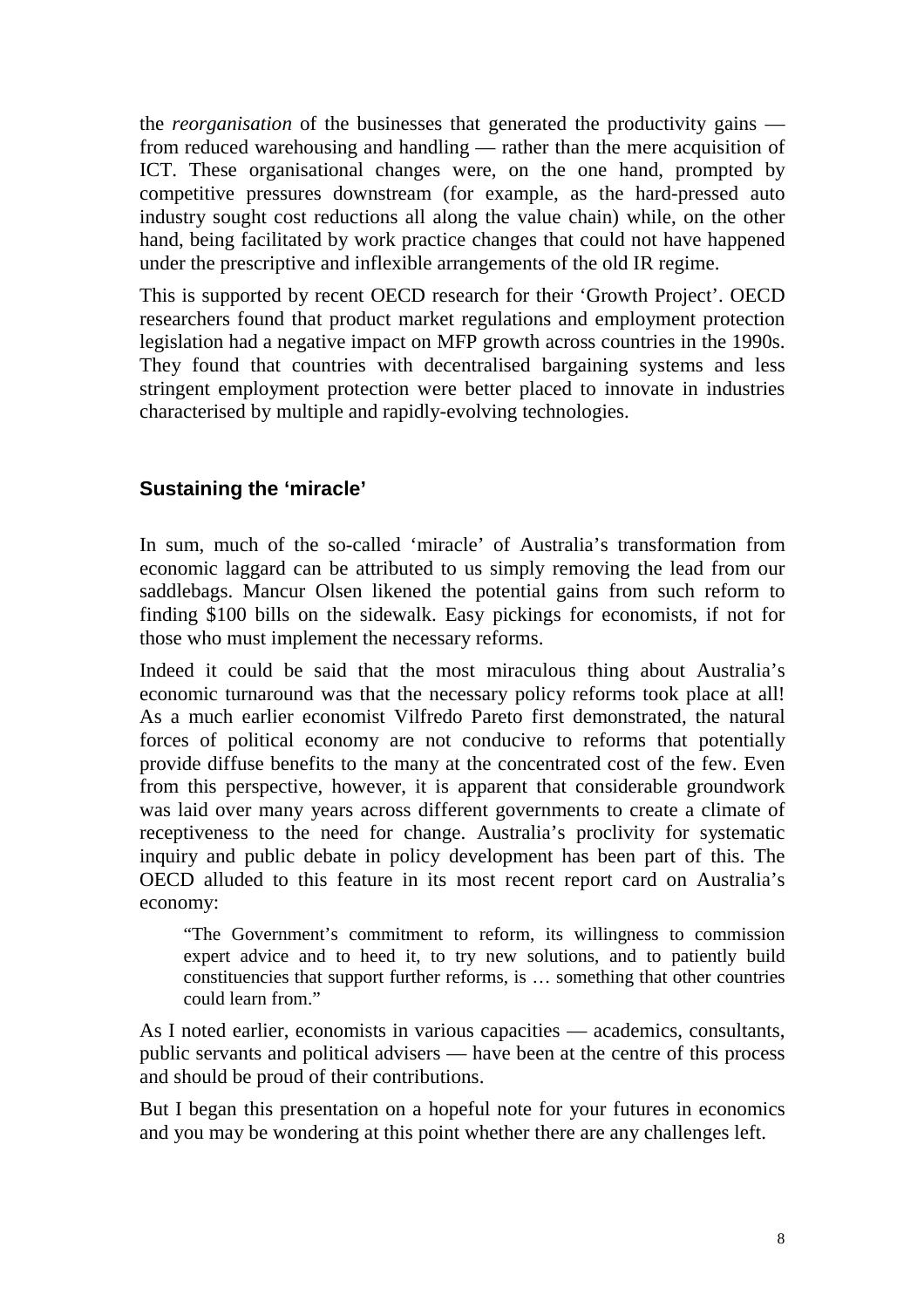*Reasons for seeking further improvement*

Returning to the productivity window on our overall performance, it is clear that while we have been in catch-up mode internationally, there is still some catching up to do. For example, in terms of GDP per hour worked, in 2002 we were at 83 per cent of the US level, which was only slightly above where we were in 1950. Our manufacturing productivity in particular remains well below US levels.

Whether or not aspiring to US levels of productivity is realistic, the need for us to realise our productivity *potential* has not diminished. Taking Australian society and its regions as a whole, it would be difficult to argue that standards of living should not be any higher. And it seems clear that that cannot be achieved in any sustainable way without productivity growth. As the ANU's Ross Garnaut has put it when addressing the *Opportunity and Prosperity Conference* last year:

"Effective measures to promote distributional equity make large demands on a country's fiscal resources. Economic growth is therefore a necessary underpinning of progress towards distributional equity. For these reasons, it remains likely that Australia will have all of productivity-raising economic reform, progress towards greater distributional equity and stronger economic growth, or none of them."

Moreover there are both external and domestic challenges to our living standards which would make it unwise to rest on our laurels.

For one thing, the ongoing external pressures of globalisation and the reforms which have unleashed the competitive strength of other countries, like China, mean that we have to continuously improve our performance.

Compounding these (positive) external challenges, is the gathering international retreat from multilateralism in trade policy and the rise of discriminatory liberalisation. To the extent that Australia is excluded from such preferential deals, we are exposed to terms of trade and income losses. However in engaging in such deals ourselves, we may be exposed to other negatives through trade diversion and increased transaction costs. In other words, in terms of our external trade policy, we potentially face a no-win situation: this sharpens our need to take any measures that can enhance unilaterally our economic performance and competitiveness.

On the domestic front, we face two looming challenges that add to the productivity imperative. One is environmental sustainability. Dealing with the legacy of (unwitting) environmental mismanagement will demand additional resources in rectification, and policy reforms which will involve adjustment costs, much of which may be concentrated in regions that are already 'doing it tough'.

Secondly, while Australia has benefited from a relatively high engagement of its population in work, the demographics of our ageing society — with a doubling of the proportion of people over 65 years of age by 2040, as people